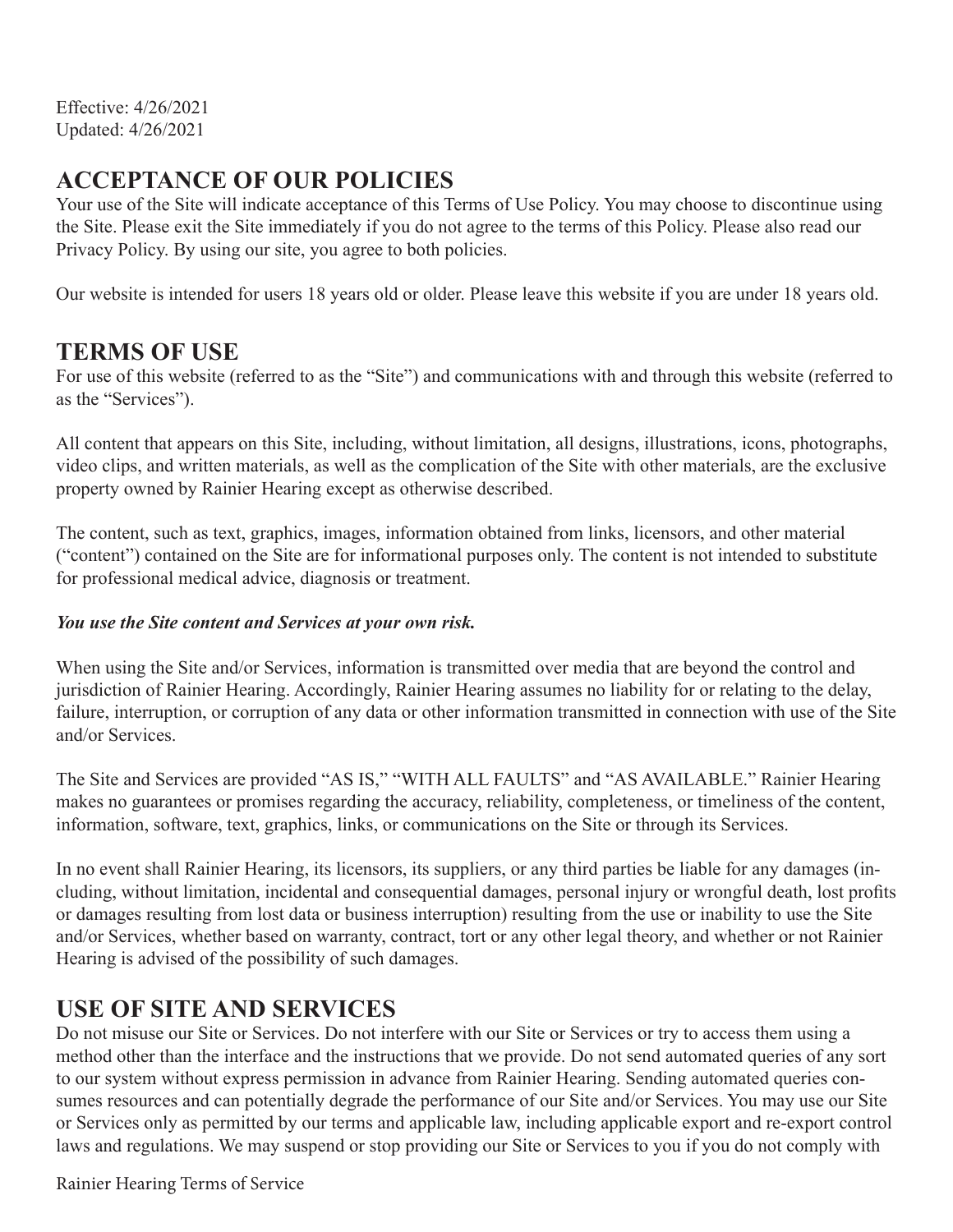our terms or policies or if we are investigating suspected misconduct. Rainier Hearing reserves the right to avail itself to applicable Federal, local, and international laws when necessary to protect its interests and rights.

# **USE OF CONTENT**

In many cases, it's not necessary to contact us for permission to use our content. Please read the following guidelines. For questions or reprint situations not covered here, please visit our Privacy Policy or contact Rainier Hearing at https://www.rainierhearingwa.com.

# **ADVERTISEMENTS AND LINKS TO OTHER SITES**

Rainier Hearing does not endorse the content on any third-party websites. Rainier Hearing cannot be and is not responsible for the content of linked third-party sites, sites framed within the Site or third-party advertisements, and does not make any representations regarding their content or accuracy. Use of third-party websites is at your own risk and subject to the terms and conditions of use for such sites.

### **INTERPRETATION**

This Agreement shall not be construed against either Party as the author or drafter of the Agreement.

The headings within this Agreement are not to be used as an aid in interpretation and are purely for convenience.

# **ASSIGNMENT**

We may freely assign these Terms and all of the policies and other documents incorporated or referenced, including all rights, licenses, data, and obligations under it or them, in whole or in part, and without notice, for any reason, including for the purpose of internal restructuring.

# **WAIVER**

Our failure to exercise or enforce any right or provision of these Terms will not constitute a waiver or such right or provision.

### **SEVERABILITY**

Should any provision of this Agreement be declared or determined by any court to be illegal or invalid, the validity of the remaining parts, terms, or provisions shall not be affected thereby and said illegal or invalid part, term, or provision shall be deemed not to be a part of this Agreement.

# **BINDING ARBITRATION AGREEMENT**

THE PARTIES TO THIS AGREEMENT WILL SUBMIT ALL DISPUTES ARISING UNDER THIS AGREE-MENT TO ARBITRATION IN NEW JERSEY BEFORE A SINGLE ARBITRATOR OF THE AMERICAN ARBITRATION ASSOCIATION. THE ARBITRATOR SHALL BE AN ATTORNEY ADMITTED TO PRAC-TICE NEW JERSEY LAW. NO PARTY TO THIS AGREEMENT WILL CHALLENGE THE JURISDICTION OR VENUE PROVISIONS AS PROVIDED IN THIS SECTION. NOTHING CONTAINED HEREIN SHALL PREVENT EITHER PARTY FROM OBTAINING AN INJUNCTION.

# **CLASS ACTION WAIVER**

THESE TERMS DO NOT ALLOW CLASS ACTION SUITS; YOU AND Rainier Hearing HEREBY AGREE

Rainier Hearing Terms of Service